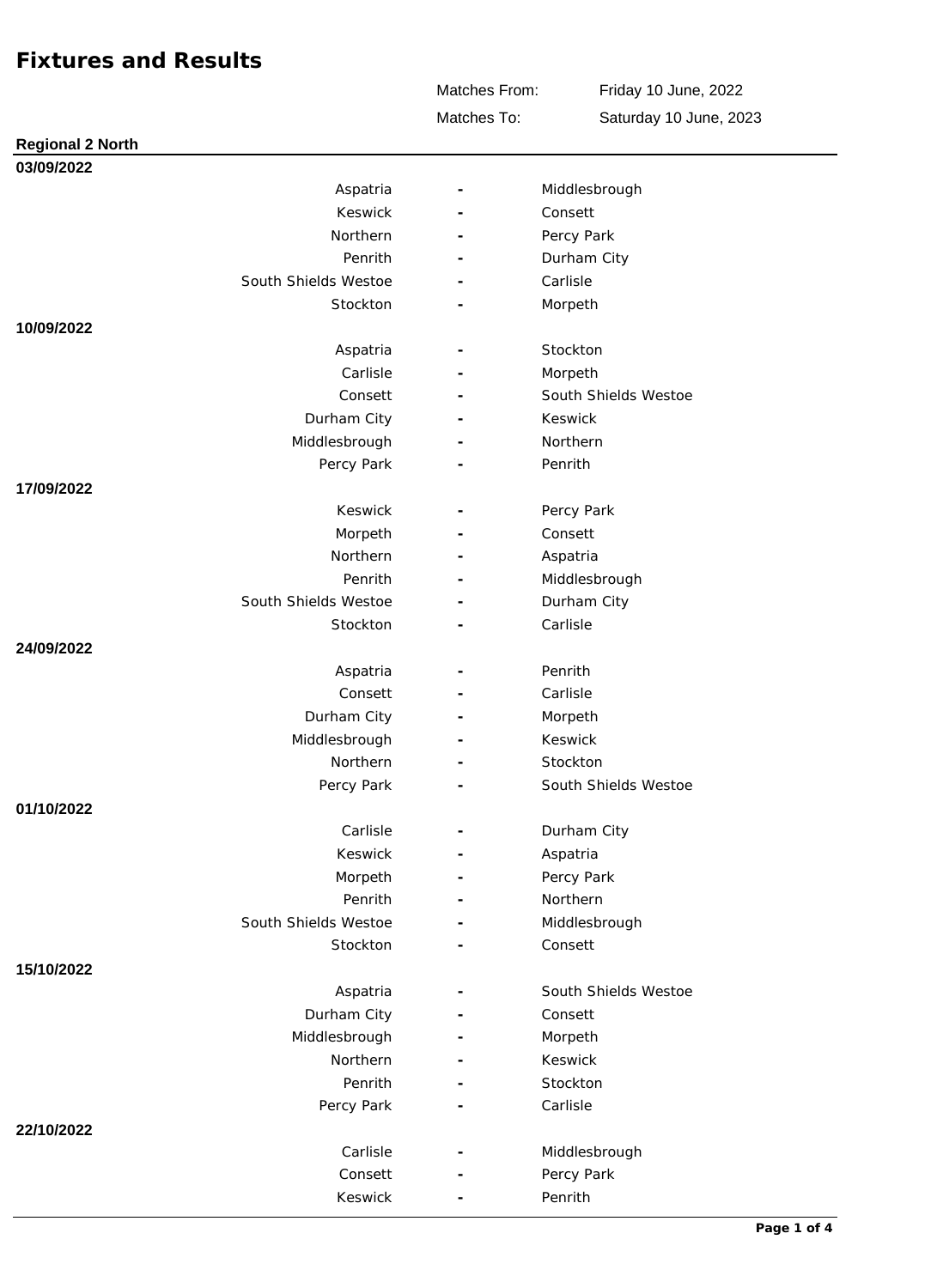|                      |                     | Matches From:            | Friday 10 June, 2022   |
|----------------------|---------------------|--------------------------|------------------------|
|                      |                     | Matches To:              | Saturday 10 June, 2023 |
|                      | Morpeth             |                          | Aspatria               |
| South Shields Westoe |                     |                          | Northern               |
|                      | Stockton            |                          | Durham City            |
| 29/10/2022           |                     |                          |                        |
|                      | Aspatria            |                          | Carlisle               |
|                      | Keswick             |                          | Stockton               |
|                      | Middlesbrough       |                          | Consett                |
|                      | Northern            | $\overline{\phantom{a}}$ | Morpeth                |
|                      | Penrith             |                          | South Shields Westoe   |
|                      | Percy Park          |                          | Durham City            |
| 05/11/2022           |                     |                          |                        |
|                      | Carlisle            | $\overline{\phantom{a}}$ | Northern               |
|                      | Consett             |                          | Aspatria               |
|                      | Durham City         |                          | Middlesbrough          |
|                      | Morpeth             |                          | Penrith                |
| South Shields Westoe |                     |                          | Keswick                |
|                      | Stockton            |                          | Percy Park             |
| 12/11/2022           |                     |                          |                        |
|                      | Aspatria            |                          | Durham City            |
|                      | Keswick             |                          | Morpeth                |
|                      | Middlesbrough       |                          | Percy Park             |
|                      | Northern            |                          | Consett                |
|                      | Penrith             |                          | Carlisle               |
| South Shields Westoe |                     |                          | Stockton               |
| 26/11/2022           |                     |                          |                        |
|                      | Carlisle            |                          | Keswick                |
|                      | Consett             |                          | Penrith                |
|                      | Durham City         |                          | Northern               |
|                      | Morpeth             | $\overline{\phantom{m}}$ | South Shields Westoe   |
|                      | Percy Park          |                          | Aspatria               |
|                      | Stockton            |                          | Middlesbrough          |
| 03/12/2022           |                     |                          |                        |
|                      | Keswick             |                          | Durham City            |
|                      | Morpeth<br>Northern |                          | Carlisle               |
|                      | Penrith             |                          | Middlesbrough          |
| South Shields Westoe |                     |                          | Percy Park<br>Consett  |
|                      | Stockton            |                          | Aspatria               |
| 10/12/2022           |                     |                          |                        |
|                      | Aspatria            |                          | Northern               |
|                      | Carlisle            |                          | Stockton               |
|                      | Consett             |                          | Morpeth                |
|                      | Durham City         |                          | South Shields Westoe   |
|                      | Middlesbrough       |                          | Penrith                |
|                      | Percy Park          |                          | Keswick                |
| 17/12/2022           |                     |                          |                        |
|                      | Carlisle            |                          | Consett                |
|                      |                     |                          |                        |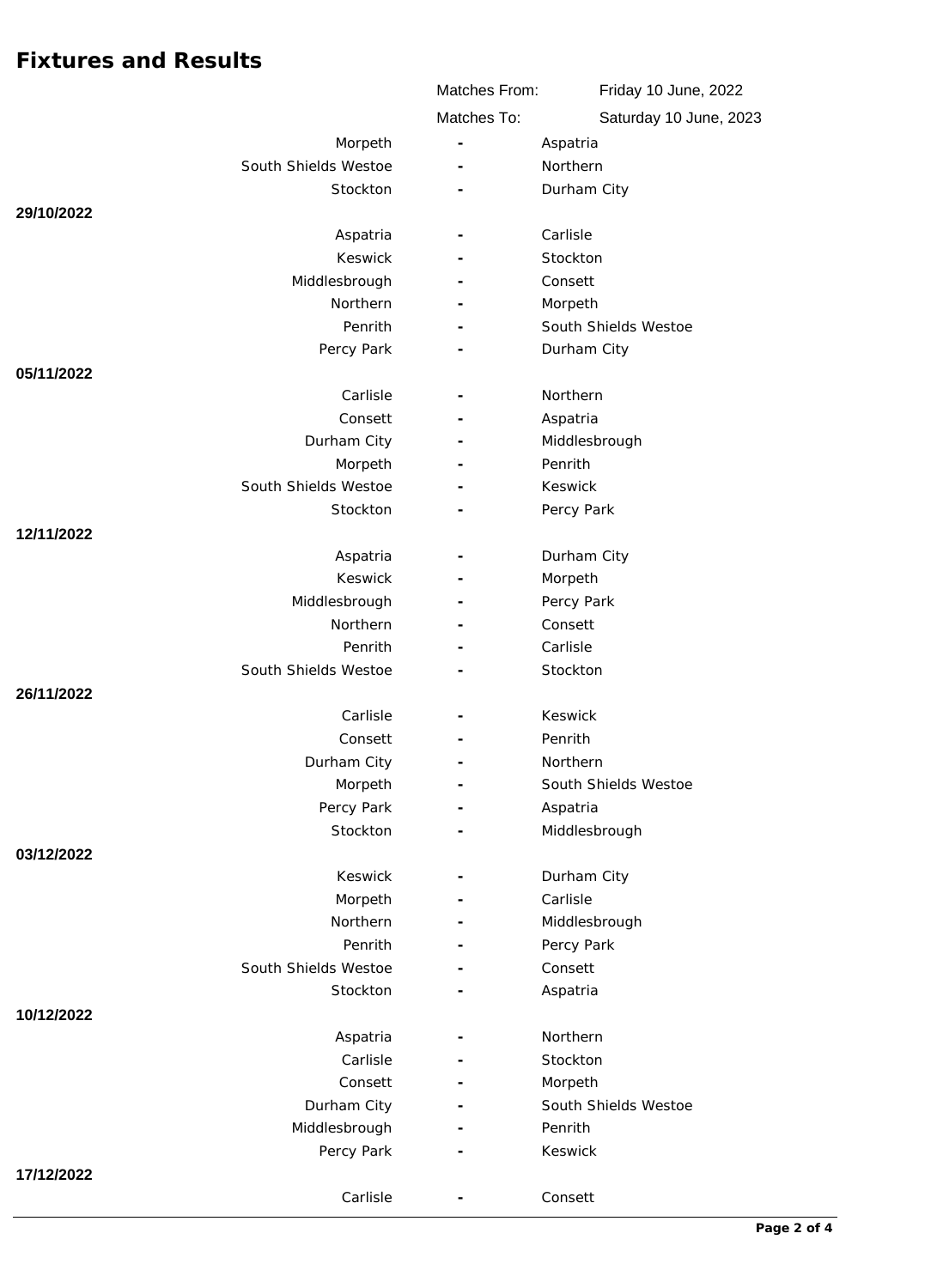|                         | Matches From:            | Friday 10 June, 2022   |
|-------------------------|--------------------------|------------------------|
|                         | Matches To:              | Saturday 10 June, 2023 |
| Keswick                 | $\bar{a}$                | Middlesbrough          |
| Morpeth                 |                          | Durham City            |
| Penrith                 |                          | Aspatria               |
| South Shields Westoe    |                          | Percy Park             |
| Stockton                |                          | Northern               |
| 07/01/2023              |                          |                        |
| Aspatria                |                          | Keswick                |
| Consett                 |                          | Stockton               |
| Durham City             |                          | Carlisle               |
| Middlesbrough           |                          | South Shields Westoe   |
| <b>Northern</b>         |                          | Penrith                |
| Percy Park              |                          | Morpeth                |
| 14/01/2023              |                          |                        |
| Carlisle                |                          | Percy Park             |
| Consett                 |                          | Durham City            |
| Keswick                 |                          | Northern               |
| Morpeth                 |                          | Middlesbrough          |
| South Shields Westoe    |                          | Aspatria               |
| Stockton                |                          | Penrith                |
| 21/01/2023              |                          |                        |
| Aspatria<br>Durham City |                          | Morpeth<br>Stockton    |
| Middlesbrough           |                          | Carlisle               |
| Northern                |                          | South Shields Westoe   |
| Penrith                 |                          | Keswick                |
| Percy Park              |                          | Consett                |
| 28/01/2023              |                          |                        |
| Carlisle                |                          | Aspatria               |
| Consett                 | $\overline{\phantom{a}}$ | Middlesbrough          |
| Durham City             | $\overline{\phantom{a}}$ | Percy Park             |
| Morpeth                 |                          | Northern               |
| South Shields Westoe    |                          | Penrith                |
| Stockton                |                          | Keswick                |
| 11/02/2023              |                          |                        |
| Aspatria                |                          | Consett                |
| Keswick                 |                          | South Shields Westoe   |
| Middlesbrough           |                          | Durham City            |
| Northern                |                          | Carlisle               |
| Penrith                 |                          | Morpeth                |
| Percy Park              |                          | Stockton               |
| 18/02/2023              |                          |                        |
| Carlisle                | $\overline{\phantom{a}}$ | Penrith                |
| Consett                 |                          | Northern               |
| Durham City             |                          | Aspatria               |
| Morpeth                 |                          | Keswick                |
| Percy Park              |                          | Middlesbrough          |
| Stockton                |                          | South Shields Westoe   |